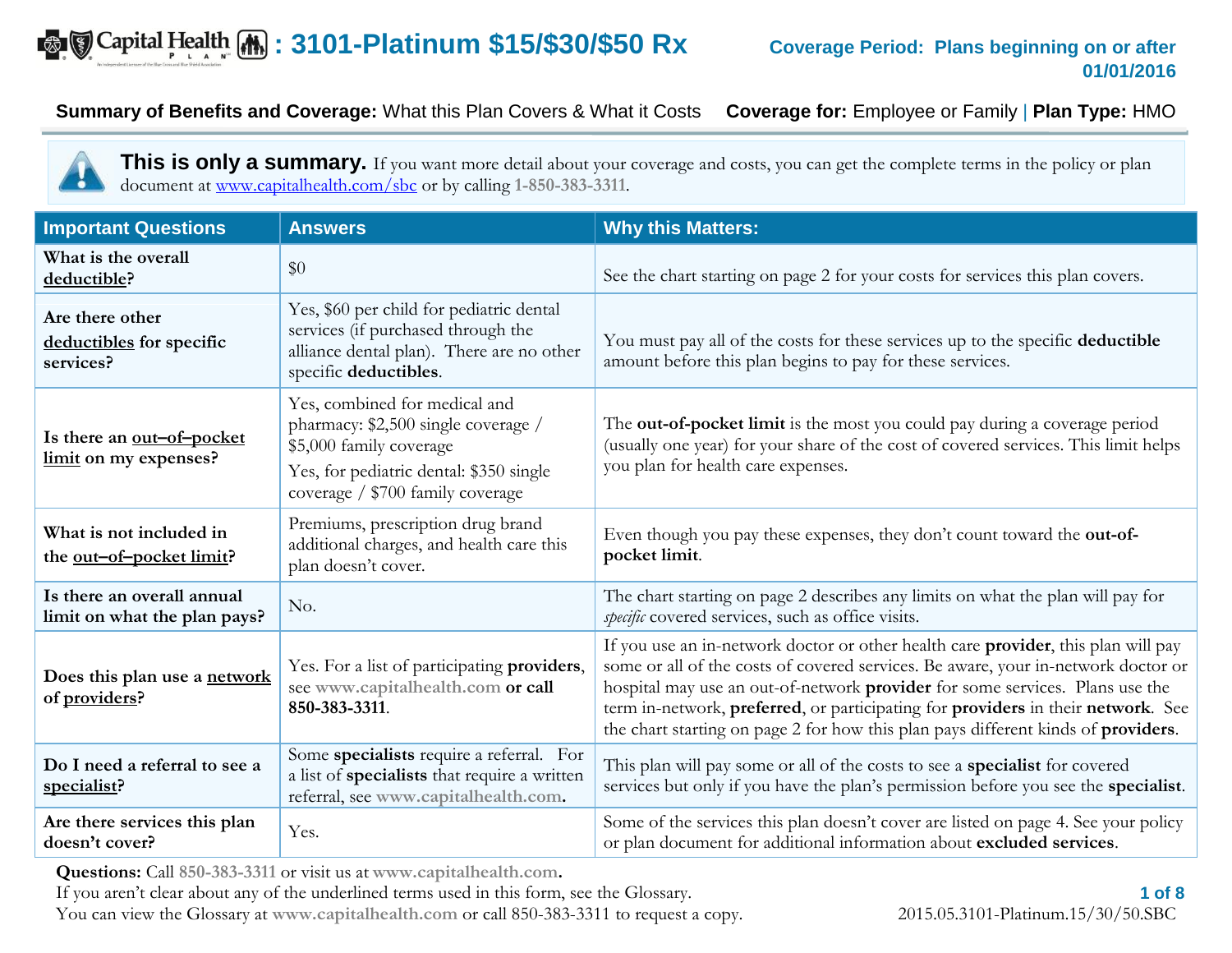## **Example 20** Capital Health (A): 3101-Platinum \$15/\$30/\$50 Rx Coverage Period: Plans beginning on or after

# **01/01/2016**

#### **Summary of Benefits and Coverage:** What this Plan Covers & What it Costs **Coverage for:** Employee or Family | **Plan Type:** HMO

- **Copayments** are fixed dollar amounts (for example, \$15) you pay for covered health care, usually when you receive the service.
- **Coinsurance** is *your* share of the costs of a covered service, calculated as a percent of the **allowed amount** for the service. For example, if the plan's **allowed amount** for an overnight hospital stay is \$1,000, your **coinsurance** payment of 20% would be \$200. This may change if you haven't met your **deductible**.
- The amount the plan pays for covered services is based on the **allowed amount**. If an out-of-network **provider** charges more than the **allowed amount**, you may have to pay the difference. For example, if an out-of-network hospital charges \$1,500 for an overnight stay and the **allowed amount** is \$1,000, you may have to pay the \$500 difference. (This is called **balance billing**.)
- This plan may encourage you to use participating **providers** by charging you lower **deductibles**, **copayments** and **coinsurance** amounts.

| <b>Common</b><br><b>Medical Event</b>                        | <b>Services You May Need</b>                     | <b>Your Cost If</b><br><b>You Use a</b><br><b>Participating</b><br><b>Provider</b> | <b>Your Cost If</b><br>You Use a Non-<br><b>Participating</b><br><b>Provider</b> | <b>Limitations &amp; Exceptions</b>                                                                                                |
|--------------------------------------------------------------|--------------------------------------------------|------------------------------------------------------------------------------------|----------------------------------------------------------------------------------|------------------------------------------------------------------------------------------------------------------------------------|
|                                                              | Primary care visit to treat an injury or illness | $$15 / \text{visit}$                                                               | Not Covered                                                                      | -none-                                                                                                                             |
|                                                              | Specialist visit                                 | $$35 / \text{visit}$                                                               | Not Covered                                                                      | Prior authorization required for certain<br>specialist visits.                                                                     |
| If you visit a health<br>care provider's office<br>or clinic | Other practitioner office visit                  | $$35 / \text{visit}$ for<br>chiropractor                                           | Not Covered                                                                      | Limited to 26 visits per calendar year;<br>limit combined with Rehabilitation<br>services.                                         |
|                                                              | Preventive care/screening/immunization           | No charge                                                                          | Not Covered                                                                      | As defined in "Section 2713 -<br>Coverage for Preventive Health<br>Services" of the Patient Protection and<br>Affordable Care Act. |
|                                                              | Diagnostic test (x-ray, blood work)              | No charge                                                                          | Not Covered                                                                      | -none-                                                                                                                             |
| If you have a test                                           | Imaging (CT/PET scans, MRIs)                     | $$100 / \text{visit}$                                                              | Not Covered                                                                      | Prior authorization required for certain<br>imaging services.                                                                      |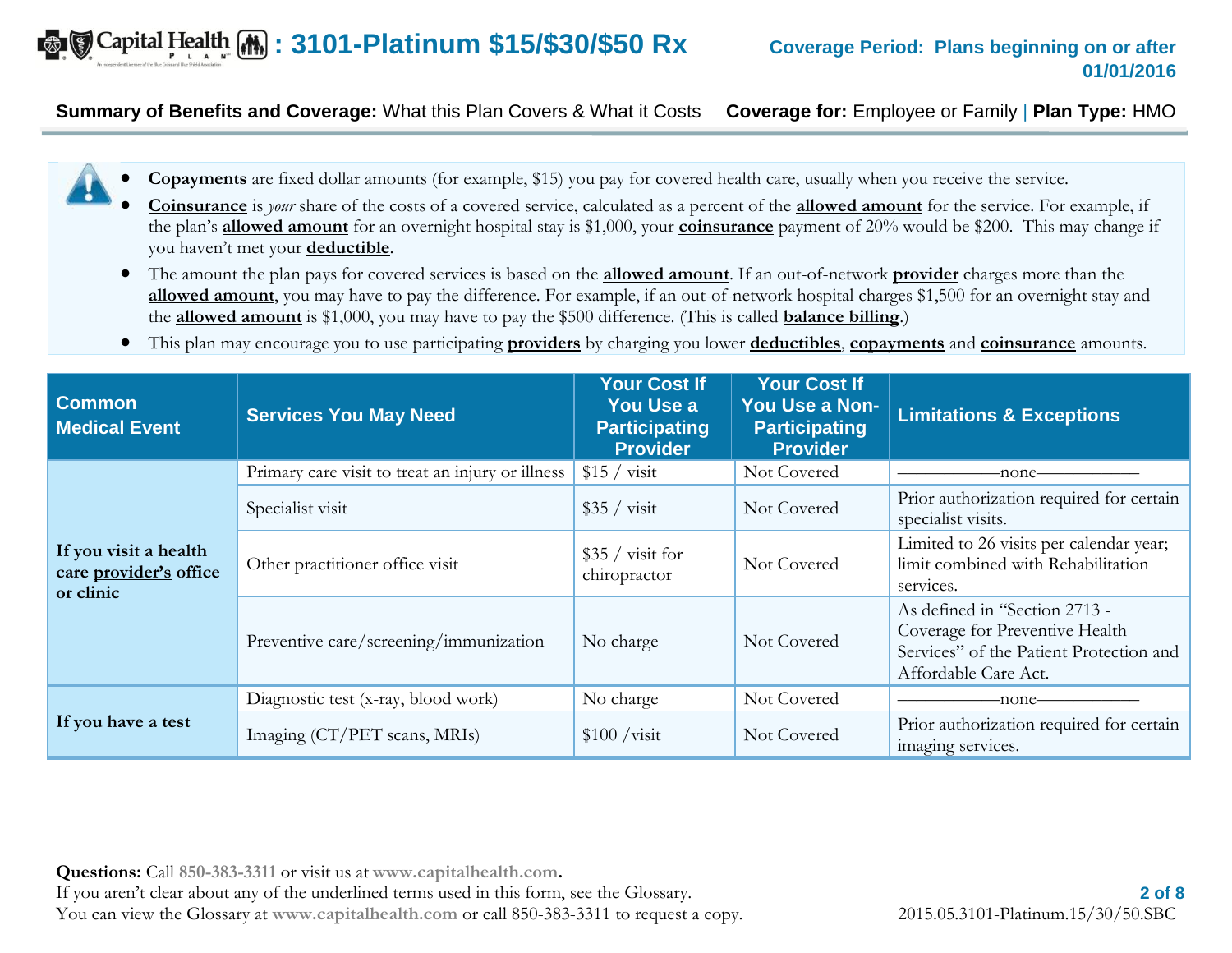## $\bullet$   $\bullet$  Capital Health  $\bullet$  : 3101-Platinum \$15/\$30/\$50 Rx Coverage Period: Plans beginning on or after

**Summary of Benefits and Coverage:** What this Plan Covers & What it Costs **Coverage for:** Employee or Family | **Plan Type:** HMO

| <b>Common</b><br><b>Medical Event</b>                                                  | <b>Services You May Need</b>             | <b>Your Cost If</b><br><b>You Use a</b><br><b>Participating</b><br><b>Provider</b>          | <b>Your Cost If</b><br>You Use a Non-<br><b>Participating</b><br><b>Provider</b> | <b>Limitations &amp; Exceptions</b>                                                                                                                                                                                                                                                                                                 |
|----------------------------------------------------------------------------------------|------------------------------------------|---------------------------------------------------------------------------------------------|----------------------------------------------------------------------------------|-------------------------------------------------------------------------------------------------------------------------------------------------------------------------------------------------------------------------------------------------------------------------------------------------------------------------------------|
| If you need drugs to<br>treat your illness or<br>condition<br>More information         | Tier 1 drugs                             | $$15/30$ -day supply<br>\$30/60-day supply<br>\$45/90-day supply<br>(retail & mail order)   | Not Covered                                                                      | If a generic drug is available, and a<br>more expensive brand name drug is<br>dispensed at the request of the<br>member or the prescriber, the member<br>must pay the copayment amount for<br>the brand name drug plus pay the<br>pharmacist 100% of the additional cost<br>for the more expensive brand name<br>prescription drug. |
| about <b>prescription</b><br>drug coverage is<br>available at<br>www.capitalhealth.com | Tier 2 Preferred drugs                   | $$30/30$ -day supply<br>\$60/60-day supply<br>\$90/90-day supply<br>(retail & mail order)   | Not Covered                                                                      | <b>Excluding Preferred Specialty</b><br>products. Additional rules may apply.<br>See www.capitalhealth.com for more<br>information.                                                                                                                                                                                                 |
|                                                                                        | Tier 3 Non-preferred drugs               | \$50/30-day supply<br>\$100/60-day supply<br>$$150/90$ -day supply<br>(retail & mail order) | Not Covered                                                                      | Additional rules may apply. See<br>www.capitalhealth.com for more<br>information.                                                                                                                                                                                                                                                   |
|                                                                                        | Specialty drugs                          | \$50 /30-day supply                                                                         | Not Covered                                                                      | Additional rules may apply.                                                                                                                                                                                                                                                                                                         |
|                                                                                        | Facility fee (ambulatory surgery center) | \$200 / vist                                                                                | Not Covered                                                                      | Prior authorization may be required.                                                                                                                                                                                                                                                                                                |
| If you have outpatient<br>surgery                                                      | Facility fee (hospital)                  | $$200 / \text{visit}$                                                                       | Not Covered                                                                      | Cost share applies to all outpatient                                                                                                                                                                                                                                                                                                |
|                                                                                        | Physician/surgeon fees                   | / provider<br>\$35                                                                          | Not Covered                                                                      | services.                                                                                                                                                                                                                                                                                                                           |
| If you need                                                                            | Emergency room services                  | $$250 / \text{visit}$                                                                       | $$250 / \text{visit}$                                                            | Copayment is waived if admission<br>occurs.                                                                                                                                                                                                                                                                                         |
| immediate medical<br>attention                                                         | Emergency medical transportation         | No Charge                                                                                   | No Charge                                                                        | Covered if medically necessary.                                                                                                                                                                                                                                                                                                     |
|                                                                                        | Urgent care                              | visit<br>\$25                                                                               | $$25 / \text{visit}$                                                             | -none-                                                                                                                                                                                                                                                                                                                              |
| If you have a hospital                                                                 | Facility fee (e.g., hospital room)       | \$250 / admission                                                                           | Not Covered                                                                      | Prior authorization required.                                                                                                                                                                                                                                                                                                       |
| stay                                                                                   | Physician/surgeon fee                    | No Charge                                                                                   | Not Covered                                                                      | -none-                                                                                                                                                                                                                                                                                                                              |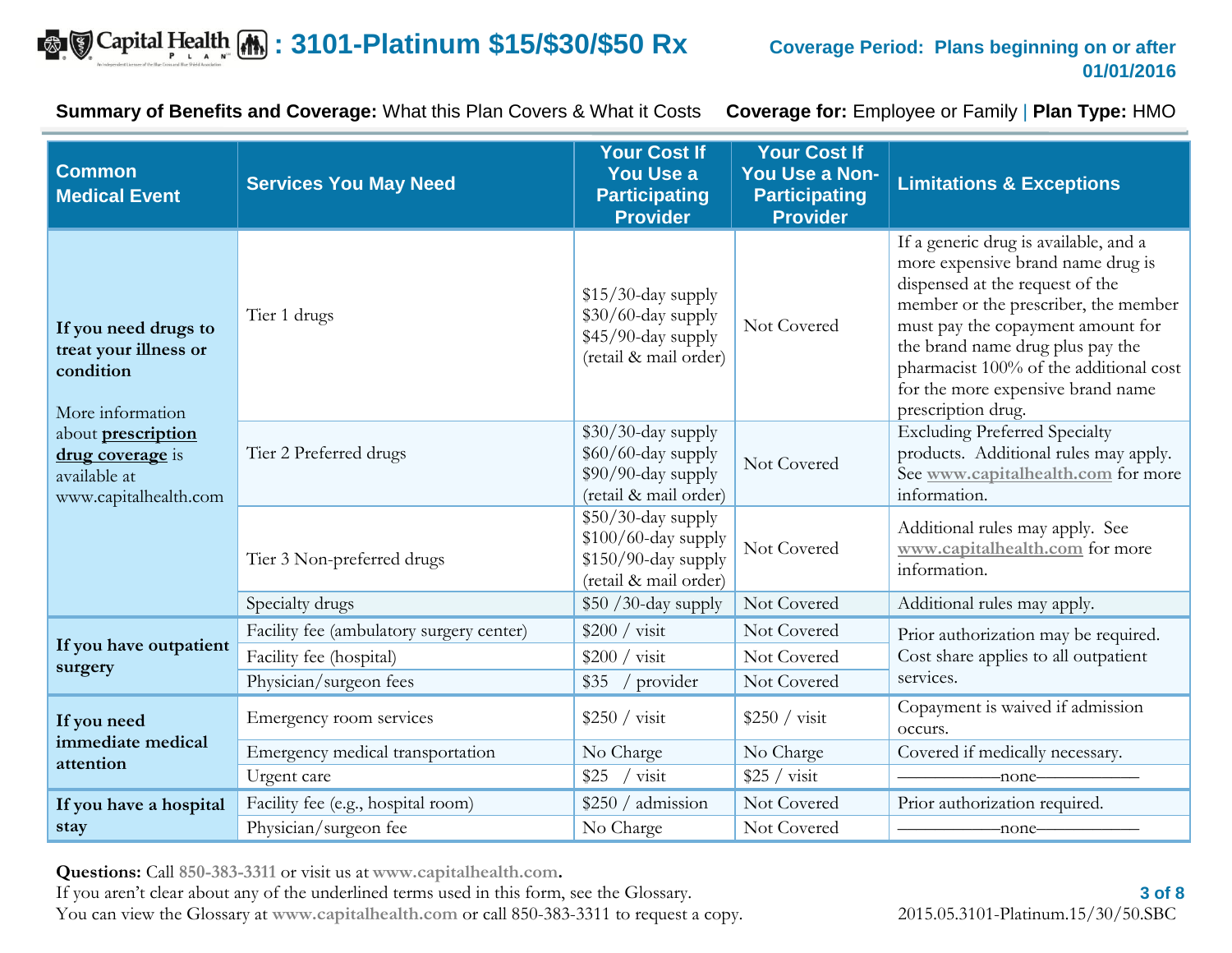## $\bullet$   $\bullet$  Capital Health  $\bullet$  : 3101-Platinum \$15/\$30/\$50 Rx Coverage Period: Plans beginning on or after

**Summary of Benefits and Coverage:** What this Plan Covers & What it Costs **Coverage for:** Employee or Family | **Plan Type:** HMO

| <b>Common</b><br><b>Medical Event</b>     | <b>Services You May Need</b>                    | <b>Your Cost If</b><br><b>You Use a</b><br><b>Participating</b><br><b>Provider</b> | <b>Your Cost If</b><br>You Use a Non-<br><b>Participating</b><br><b>Provider</b> | <b>Limitations &amp; Exceptions</b>                                                                                                                                              |
|-------------------------------------------|-------------------------------------------------|------------------------------------------------------------------------------------|----------------------------------------------------------------------------------|----------------------------------------------------------------------------------------------------------------------------------------------------------------------------------|
| If you have mental<br>health, behavioral  | Mental/Behavioral health outpatient<br>services | $$35 / \text{visit}$                                                               | Not Covered                                                                      | -none-                                                                                                                                                                           |
| health, or substance                      | Mental/Behavioral health inpatient services     | \$250 / admission                                                                  | Not Covered                                                                      | Prior authorization required.                                                                                                                                                    |
| abuse needs                               | Substance use disorder outpatient services      | visit<br>\$35                                                                      | Not Covered                                                                      | -none-                                                                                                                                                                           |
|                                           | Substance use disorder inpatient services       | \$250 / admission                                                                  | Not Covered                                                                      | Prior authorization required.                                                                                                                                                    |
|                                           | Prenatal and postnatal care                     | \$35<br>visit                                                                      | Not Covered                                                                      | -none-                                                                                                                                                                           |
| If you are pregnant                       | Delivery and all inpatient services             | \$250 / admission                                                                  | Not Covered                                                                      | Prior authorization required.                                                                                                                                                    |
|                                           | Home health care                                | No Charge                                                                          | Not Covered                                                                      | Limited to 20 visits per calendar year.                                                                                                                                          |
|                                           | Rehabilitation services                         | $$35 / \text{visit}$                                                               | Not Covered                                                                      | Limited to 35 visits per calendar year.                                                                                                                                          |
| If you need help<br>recovering or have    | Habilitation services                           | $$35 / \text{visit}$                                                               | Not Covered                                                                      | Limited to 35 visits per calendar year;<br>limit combined with Rehabilitation<br>services.                                                                                       |
| other special health                      | Skilled nursing care                            | No Charge                                                                          | Not Covered                                                                      | Limited to 60 days per calendar year.                                                                                                                                            |
| needs                                     | Durable medical equipment                       | No Charge                                                                          | Not Covered                                                                      | Prior authorization required for certain<br>devices.                                                                                                                             |
|                                           | Hospice service                                 | No Charge                                                                          | Not Covered                                                                      | Prior authorization required for<br>inpatient services.                                                                                                                          |
|                                           | Eye exam                                        | $$15 / \text{visit}$                                                               | Not Covered                                                                      | Limited to 1 visit per calendar year.                                                                                                                                            |
| If your child needs<br>dental or eye care | Glasses                                         | Covered                                                                            | Not Covered                                                                      | Limited to 1 pair of glasses (lenses and<br>frames) per calendar year, provided at<br>Capital Health Plan's Eye Care<br>Centers.                                                 |
|                                           | Dental check-up                                 | Covered                                                                            | Not Covered                                                                      | Covered through our alliance dental<br>plan, a standalone dental plan, or the<br>insurance marketplace (for an<br>additional premium, billed directly by<br>the dental carrier). |

**Questions:** Call **850-383-3311** or visit us at **www.capitalhealth.com.**

If you aren't clear about any of the underlined terms used in this form, see the Glossary. You can view the Glossary at **www.capitalhealth.com** or call 850-383-3311 to request a copy. 2015.05.3101-Platinum.15/30/50.SBC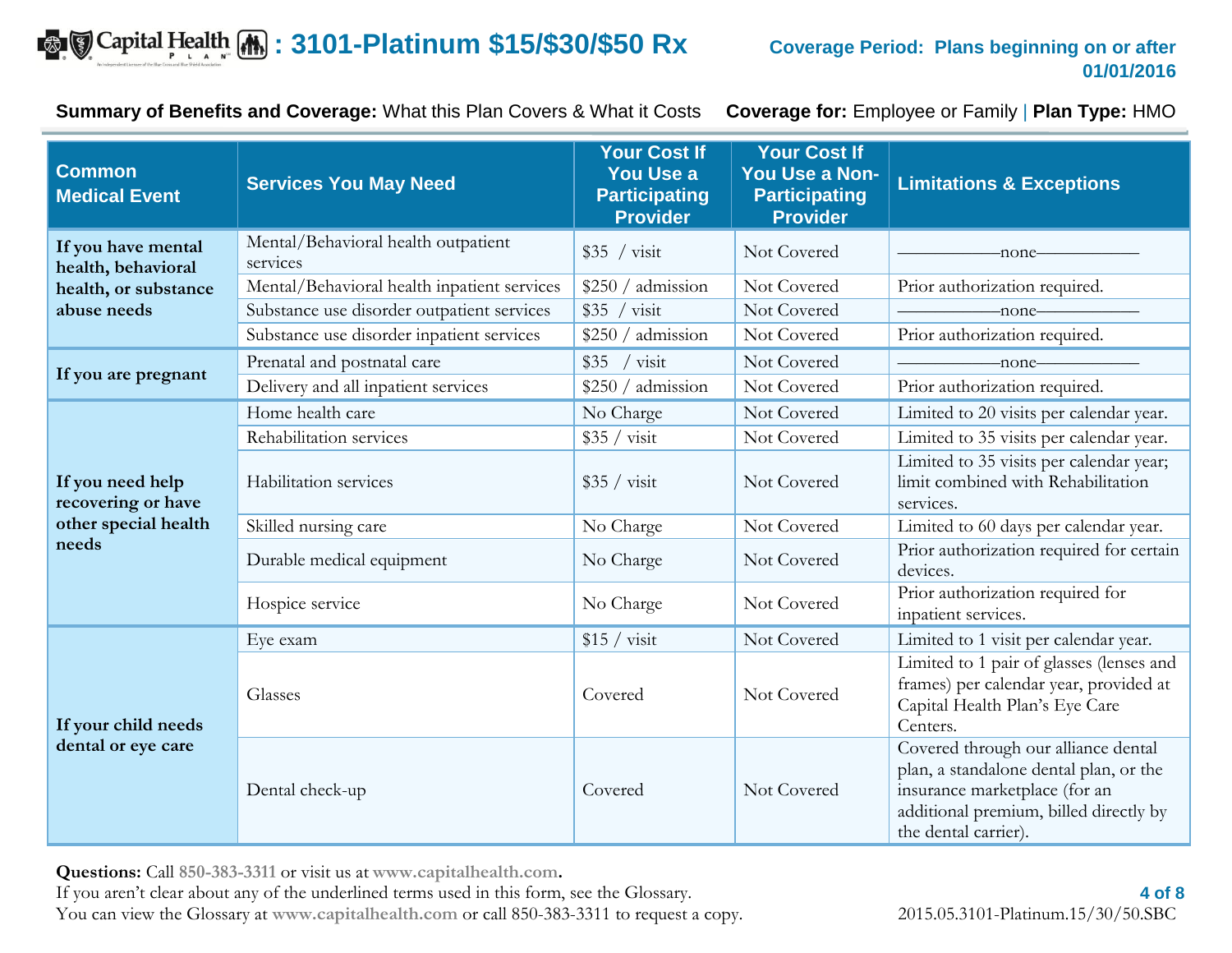**Summary of Benefits and Coverage:** What this Plan Covers & What it Costs **Coverage for:** Employee or Family | **Plan Type:** HMO

### **Excluded Services & Other Covered Services:**

#### **Services Your Plan Does NOT Cover** (This isn't a complete list. Check your policy or plan document for other excluded services.)

- Acupuncture
- Bariatric Surgery
- Cosmetic surgery
- Dental care (Adult)
- Hearing aids
- Infertility treatment
- Long-term care
- Private-duty nursing
- Routine foot care

**Other Covered Services (This isn't a complete list. Check your policy or plan document for other covered services and your costs for these services.)**

- 
- Chiropractic care **Non-emergency care when traveling outside** the US
- Routine eye care (Adult)
- Weight loss programs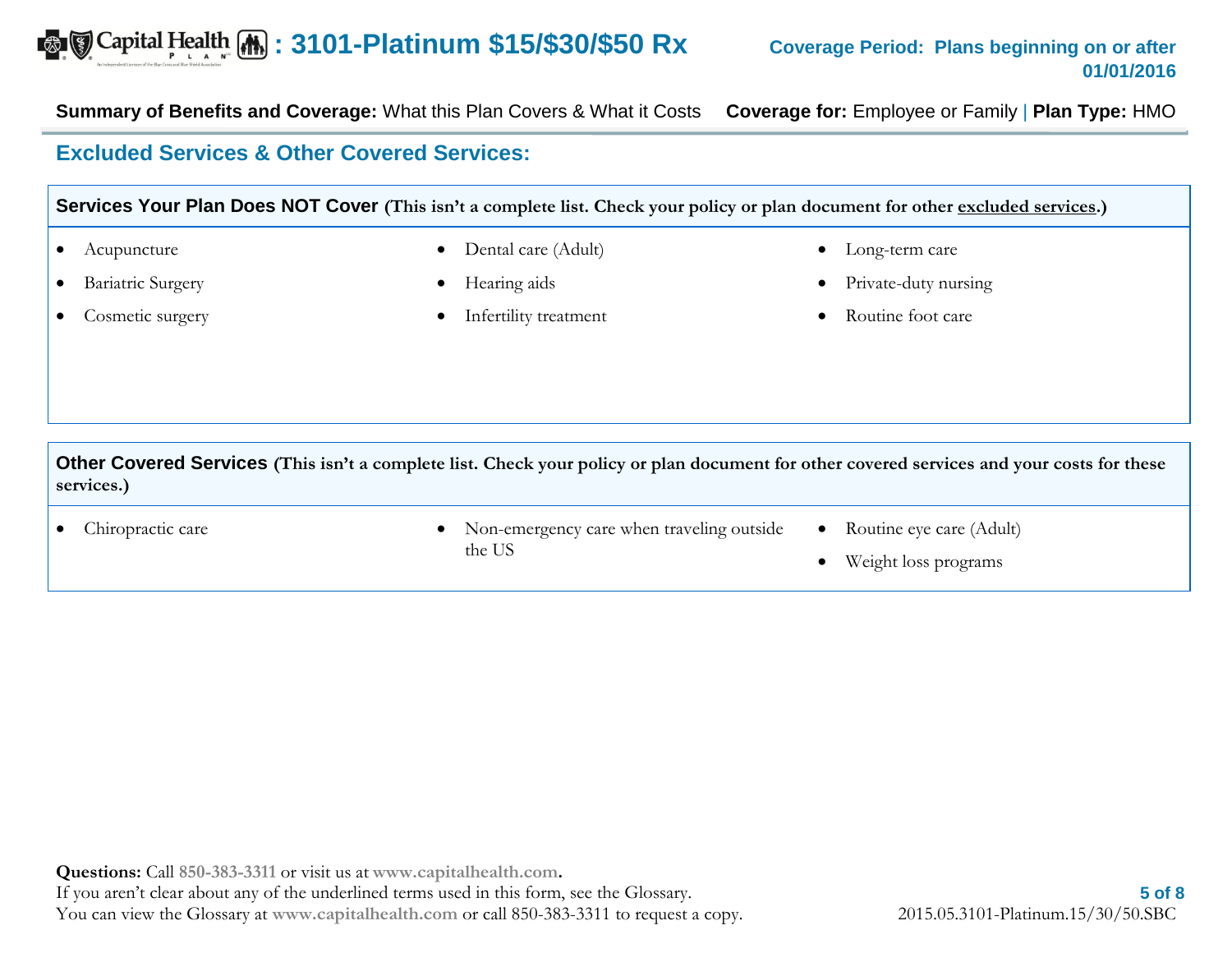**Summary of Benefits and Coverage:** What this Plan Covers & What it Costs **Coverage for:** Employee or Family | **Plan Type:** HMO

## **Your Rights to Continue Coverage:**

If you lose coverage under the plan, then, depending upon the circumstances, Federal and State laws may provide protections that allow you to keep health coverage. Any such rights may be limited in duration and will require you to pay a **premium**, which may be significantly higher than the premium you pay while covered under the plan. Other limitations on your rights to continue coverage may also apply.

For more information on your rights to continue coverage, contact the plan at 850-383-3311. You may also contact your state insurance department, the U.S. Department of Labor, Employee Benefits Security Administration at 1-866-444-3272 or [www.dol.gov/ebsa,](http://www.dol.gov/ebsa) or the U.S. Department of Health and Human Services at 1-877-267-2323 x61565 or www.ccijo.cms.gov.

### **Your Grievance and Appeals Rights:**

If you have a complaint or are dissatisfied with a denial of coverage for claims under your plan, you may be able to **appeal** or file a **grievance**. For questions about your rights, this notice, or assistance, you can contact Capital Health Plan Member Services at 850-383-3311, or contact the Department of Labor's Employee Benefits Security Administration at 1-866-444-EBSA (3272) or [www.dol.gov/ebsa/healthreform,](http://www.dol.gov/ebsa/healthreform) or contact the Florida Department of Financial Services at 1-877-693-5236, the Agency for Health Care Administration at 1-888-419-3456, or the Federally Administered External Review Program at 1-877-549-8152.

### **Does this Coverage Provide Minimum Essential Coverage?**

The Affordable Care Act requires most people to have health care coverage that qualifies as "minimum essential coverage." **This plan or policy does provide minimum essential coverage.** 

## **Does this Coverage Meet the Minimum Value Standard?**

The Affordable Care Act establishes a minimum value standard of benefits of a health plan. The minimum value standard is 60% (actuarial value). **This health coverage does meet the minimum value standard for the benefits it provides.** 

––––––––––––––––––––––*To see examples of how this plan might cover costs for a sample medical situation, see the next page.–––––––––––*–––––––––––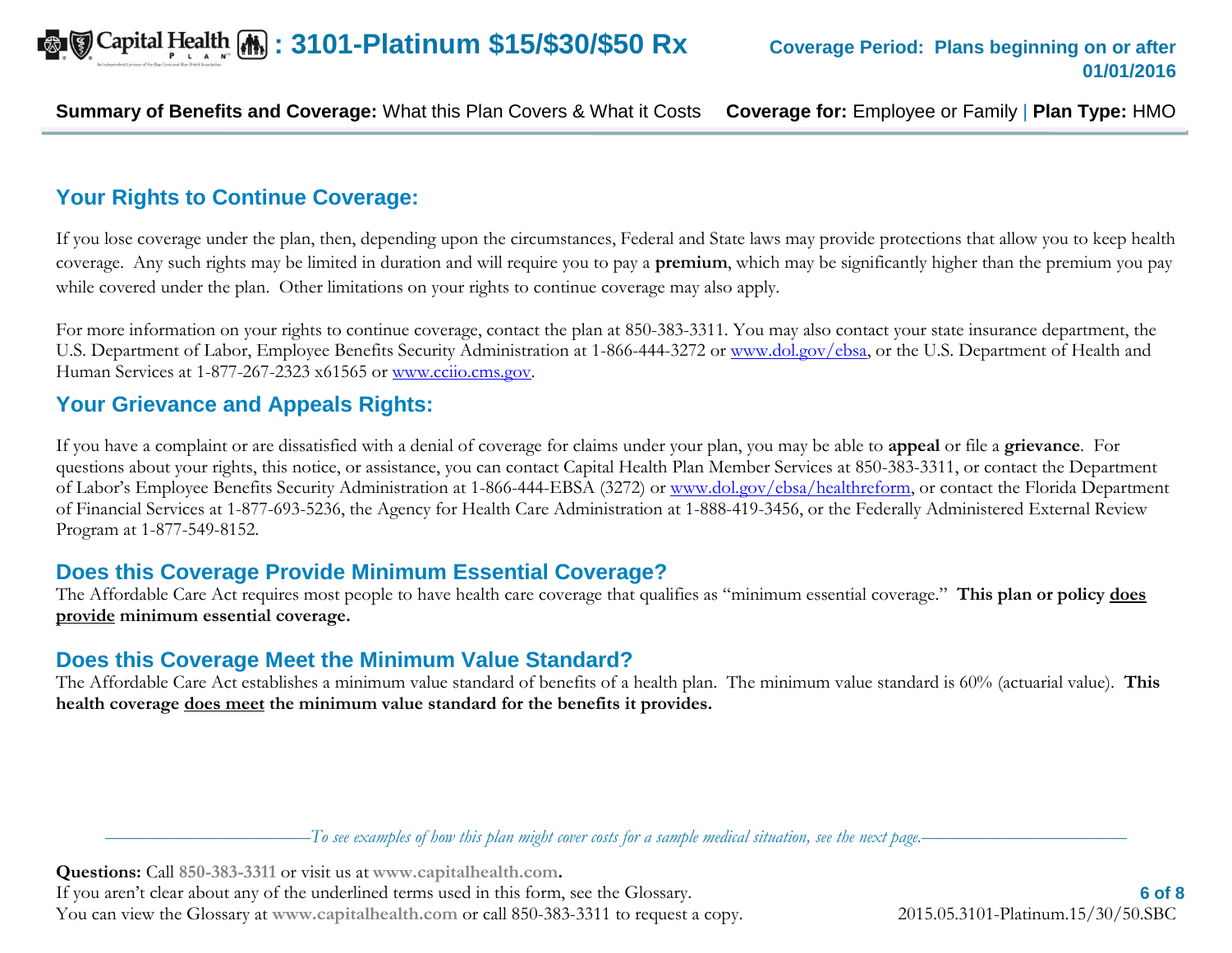**Summary of Benefits and Coverage:** What this Plan Covers & What it Costs **Coverage for:** Employee or Family | **Plan Type:** HMO

## **About these Coverage Examples:**

These examples show how this plan might cover medical care in given situations. Use these examples to see, in general, how much financial protection a sample patient might get if they are covered under different plans.



**not a cost estimator.**  Don't use these examples to

estimate your actual costs under this plan. The actual care you receive will be different from these examples, and the cost of that care will also be different.

See the next page for important information about these examples.

#### **Having a baby** (normal delivery)

- Amount owed to providers: \$7,540
- **Plan pays** \$6,590
- **Patient pays** \$950

#### **Sample care costs:**

| \$2,700<br>Hospital charges (mother)<br>Routine obstetric care<br>\$2,100<br>\$900<br>Hospital charges (baby)<br>\$900<br>Anesthesia<br>\$500<br>Laboratory tests<br>\$200<br>Prescriptions<br>\$200<br>Radiology<br>\$40<br>Vaccines, other preventive<br>Total<br>\$7,540<br><b>Patient pays:</b><br>Deductibles<br>\$0<br>\$800<br>Copays<br>Coinsurance<br>\$0<br>Limits or exclusions<br>\$150<br>Total<br>\$950 |  |
|-----------------------------------------------------------------------------------------------------------------------------------------------------------------------------------------------------------------------------------------------------------------------------------------------------------------------------------------------------------------------------------------------------------------------|--|
|                                                                                                                                                                                                                                                                                                                                                                                                                       |  |
|                                                                                                                                                                                                                                                                                                                                                                                                                       |  |
|                                                                                                                                                                                                                                                                                                                                                                                                                       |  |
|                                                                                                                                                                                                                                                                                                                                                                                                                       |  |
|                                                                                                                                                                                                                                                                                                                                                                                                                       |  |
|                                                                                                                                                                                                                                                                                                                                                                                                                       |  |
|                                                                                                                                                                                                                                                                                                                                                                                                                       |  |
|                                                                                                                                                                                                                                                                                                                                                                                                                       |  |
|                                                                                                                                                                                                                                                                                                                                                                                                                       |  |
|                                                                                                                                                                                                                                                                                                                                                                                                                       |  |
|                                                                                                                                                                                                                                                                                                                                                                                                                       |  |
|                                                                                                                                                                                                                                                                                                                                                                                                                       |  |
|                                                                                                                                                                                                                                                                                                                                                                                                                       |  |
|                                                                                                                                                                                                                                                                                                                                                                                                                       |  |
|                                                                                                                                                                                                                                                                                                                                                                                                                       |  |

### **Managing type 2 diabetes**

(routine maintenance of

a well-controlled condition)

- Amount owed to providers: \$5,400
- **Plan pays** \$4,370
- **Patient pays** \$1,030

#### **Sample care costs:**

| Prescriptions                  | \$2,900 |
|--------------------------------|---------|
| Medical Equipment and Supplies | \$1,300 |
| Office Visits and Procedures   | \$700   |
| Education                      | \$300   |
| Laboratory tests               | \$100   |
| Vaccines, other preventive     | \$100   |
| Total                          | \$5,400 |

#### **Patient pays:**

| Deductibles          |         |
|----------------------|---------|
| Copays               | \$950   |
| Coinsurance          |         |
| Limits or exclusions | \$80    |
| Total                | \$1,030 |